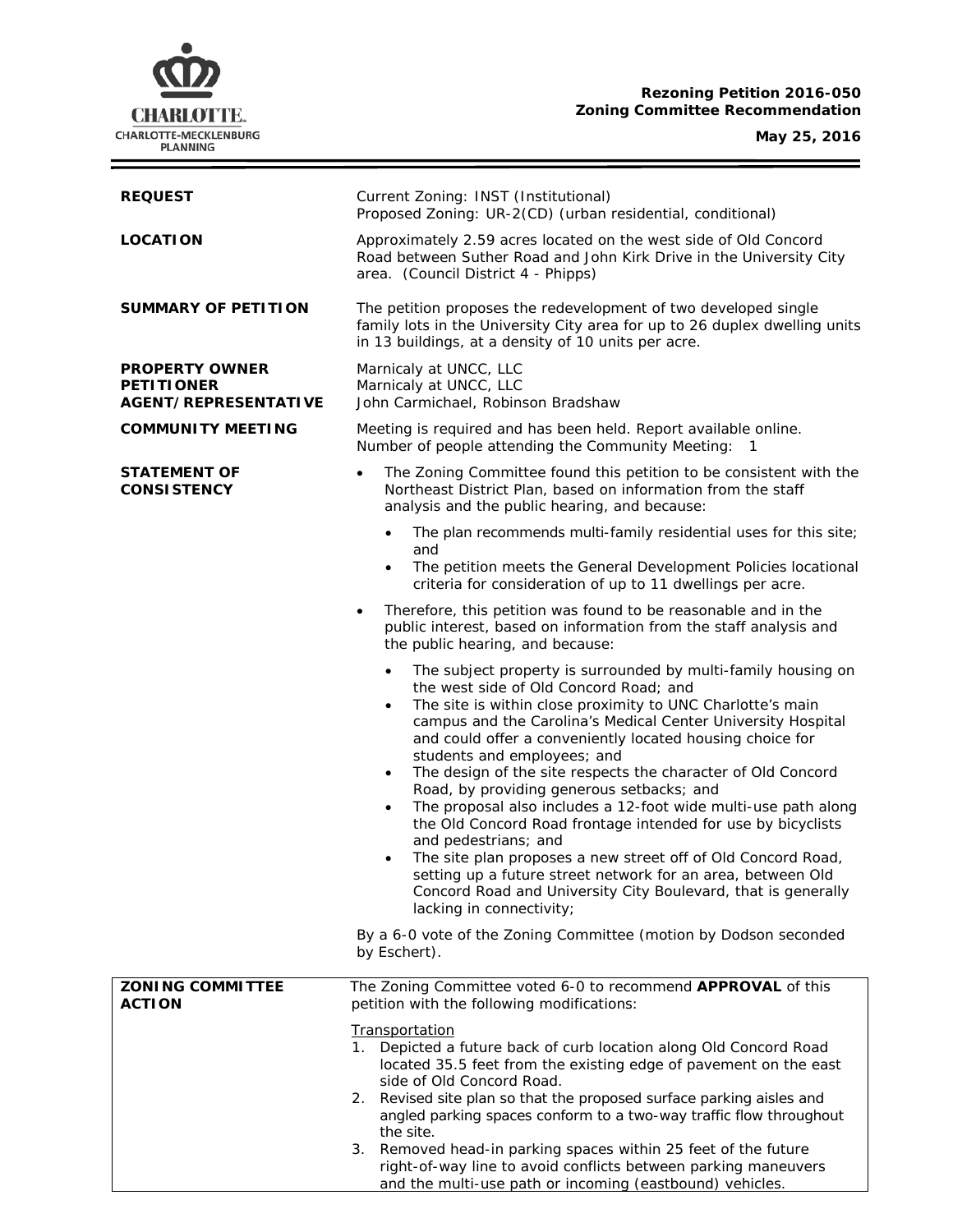| Additional adjustment to parking may be required during<br>permitting. |                                                                                                                                                                                                                                               |                                                                                                                   |  |  |
|------------------------------------------------------------------------|-----------------------------------------------------------------------------------------------------------------------------------------------------------------------------------------------------------------------------------------------|-------------------------------------------------------------------------------------------------------------------|--|--|
| <b>VOTE</b>                                                            | Motion/Second:<br>Yeas:<br>Nays:<br>Absent:<br>Recused:                                                                                                                                                                                       | Dodson / Eschert<br>Dodson, Eschert, Lathrop, Majeed, Sullivan, and<br>Wiggins<br><b>None</b><br>Labovitz<br>None |  |  |
| <b>ZONING COMMITTEE</b><br><b>DISCUSSION</b>                           | Staff provided an update of the petition, noting that the petitioner<br>addressed the one outstanding issue added after the public hearing<br>related to the head-in parking by removing such parking. There was no<br>additional discussion. |                                                                                                                   |  |  |
|                                                                        | Plan.                                                                                                                                                                                                                                         | Staff noted that this petition is consistent with the Northeast District                                          |  |  |
| <b>STAFF OPINION</b>                                                   | Staff agrees with the recommendation of the Zoning Committee.                                                                                                                                                                                 |                                                                                                                   |  |  |

# **FINAL STAFF ANALYSIS**

#### **(Pre-Hearing Analysis online at [www.rezoning.org\)](http://www.rezoning.org/)**

#### **PLANNING STAFF REVIEW**

#### • **Proposed Request Details**

The site plan accompanying this petition contains the following provisions:

- Proposes up to 26 duplex units in 13 buildings, at a density of 10 dwelling units per acre, with accessory uses such as a clubhouse and fitness center. Clubhouse building will not exceed 1,800 square feet.
- Limits maximum building height to two stories and 40 feet.
- Allows open space located adjacent to the clubhouse to be passive open space or be improved with active recreational uses such as a swimming pool, volleyball court and/or other active recreational uses that serve the residents.
- Provides an internal system of sidewalks.
- Proposes a 10-foot multi-use trail and six-foot planting strip along the frontage on Old Concord Road.
- Proposes a public street (local residential street classification), with an eight-foot sidewalk and eight-foot planting strip along both sides to be installed and stubbed to abutting property to the west. Vehicular access points into the site from this new public street may be gated at the option of the petitioner.
- Provides reverse angled on-street parking along the proposed public street.
- Provides building elevations reflecting views from the front, side and rear.
- Limits primary exterior building materials to brick and stone. Vinyl is not permitted as an exterior building material except it may be utilized on the soffits, trim and railings and vinyl windows may be installed.
- Proposes two vehicular access points on Old Concord Road.
- Requires a bus stop waiting pad for a future bus stop on Old Concord Road be constructed prior to the issuance of a certificate of occupancy for the first new building to be constructed.
- Provides that additional property needed to extend the existing right-of-way for Old Concord Road be dedicated and conveyed to the City of Charlotte prior to the issuance of a certificate of occupancy for the first new building to be constructed.
- Provides a minimum four-foot separation between the back of a sidewalk or a multi-use path and a building entrance.
- Provides that all entrances into duplex dwelling units be located a minimum of 12 inches above the grade of the adjacent sidewalk.
- Provides that the Petitioner will install large maturing evergreen trees on the site side of an existing fence on an abutting parcel immediately to the south of the site if the petitioner obtains written permission from the owner

#### • **Public Plans and Policies**

- The *Northeast District Plan* (1996) recommends multi-family residential uses for this site.
- The *General Development Policies* (GDP) provides policy guidance for evaluating proposed residential densities greater than four units per acre. The petition meets the *General Development Policies* locational criteria for consideration of up to 11 dwellings per acre as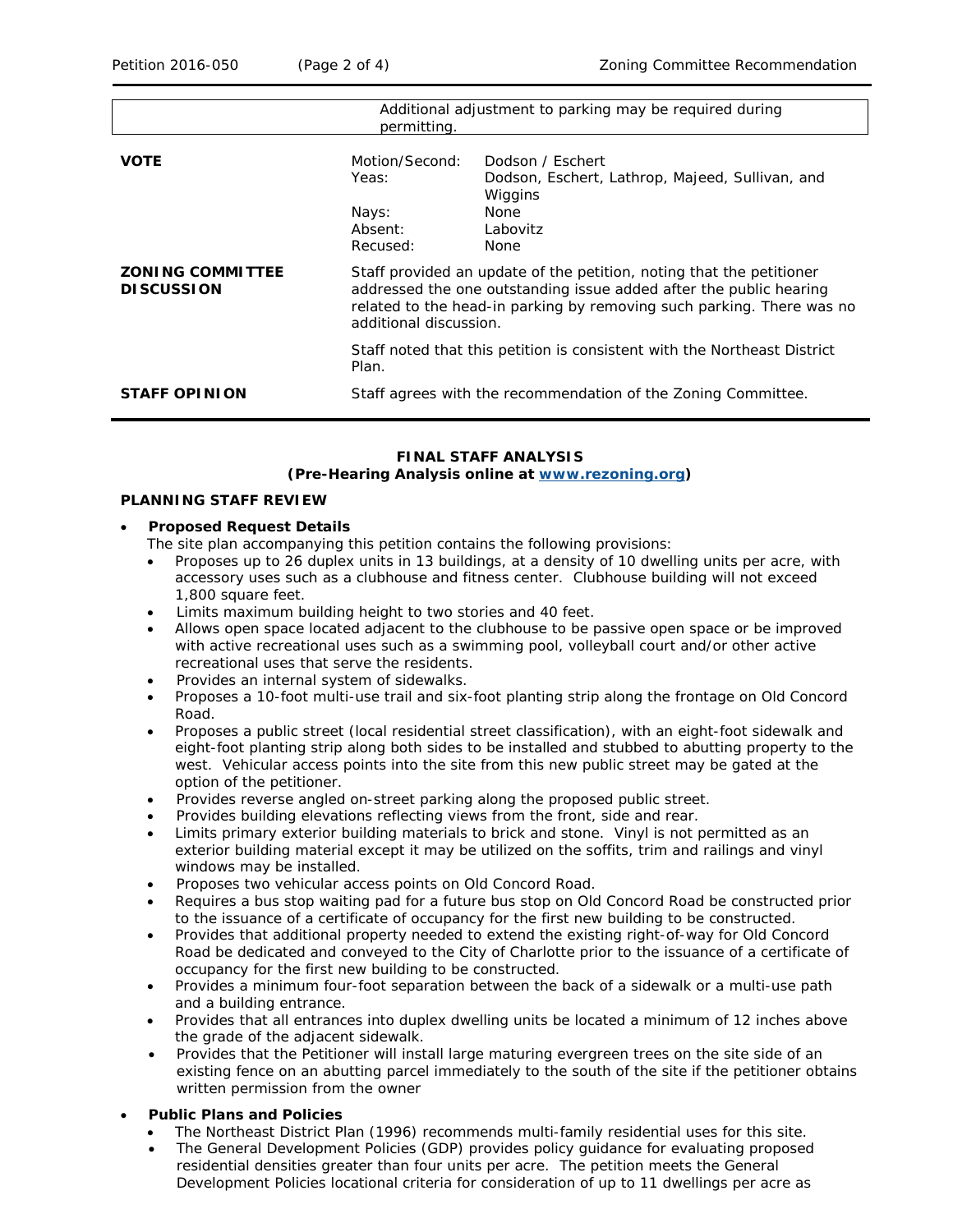illustrated in the table below.

| <b>Assessment Criteria</b>         | Density Category - up to 11 DUA |
|------------------------------------|---------------------------------|
| Meeting with Staff                 | (Yes)                           |
| Sewer and Water Availability       | 2 (CMUD)                        |
| Land Use Accessibility             | $3$ (High)                      |
| <b>Connectivity Analysis</b>       | 4 (Medium-High)                 |
| Road Network Evaluation            | O(No)                           |
| Design Guidelines                  | 4 (Yes)                         |
| Other Opportunities or Constraints | ΝA                              |
| <b>Minimum Points Needed: 12</b>   | <b>Total Points: 14</b>         |

#### • **TRANSPORTATION CONSIDERATIONS**

- This site has direct access to an existing minor thoroughfare that parallels Norfolk-Southern Railroad. This plan complies with the general transportation policy goals, including creating a local network street and implementing bicycle and pedestrian facilities. CDOT has not identified any negative impacts to the transportation facilities in the area. The site circulation is acceptable to CDOT.
	- **Vehicle Trip Generation:** Current Zoning: Existing Use: 29 trips per day (based on 2 single family dwellings). Entitlements: Too many uses to determine trips per day in the INST (institutional) district. Proposed Zoning: 200 trips per day (based on 26 duplex dwelling units).

**DEPARTMENT COMMENTS** (see full department reports online)

- **Charlotte Area Transit System:** No issues.
- **Charlotte Department of Neighborhood & Business Services:** No issues.
- **Charlotte Fire Department:** No issues.
- **Charlotte-Mecklenburg Schools:** The development allowed under the existing zoning would generate one student, while the development allowed under the proposed zoning will produce three students. Therefore, the net change in the number of students generated from existing zoning to proposed zoning is two students. The proposed development is not projected to increase the school utilization (without mobile classroom units) for Newell Elementary (131%), Martin Middle (87%) and Vance High (116%).
- **Charlotte-Mecklenburg Storm Water Services:** No issues.
- **Charlotte Water:** Charlotte Water currently does not have water system availability via a water distribution main. The closest water distribution main is approximately 900 feet south of the property at the intersection of Old Concord Road and Suther Road. The applicant should contact Charlotte Water's New Services at (704) 432-5801 for more information regarding accessibility to water system connections. Charlotte Water currently has sewer system availability for the rezoning boundary via an existing eight-inch sewer main located along Old Concord Road.
- **Engineering and Property Management:** No issues.
- **Mecklenburg County Land Use and Environmental Services Agency:** Development of this site may require submission of an asbestos Notification of Demolition and Renovation to Mecklenburg County Air Quality (MCAQ) due to possible demolition or relocation of an existing structure. A letter of notification and the required forms have been mailed directly to the petitioner by MCAQ.
- Ground Water Services records indicate a contamination site(s) exist on or within 1,500 feet of the properties included in the petitions. An established Area of Regulated Groundwater Usage (ARGU) as defined by the Mecklenburg County Groundwater Well Regulations extends 1,500 feet around the contamination sites. In ARGU where municipally supplied water is available, water supply wells for water supply, irrigation or open loop geothermal systems may not be permitted or constructed on or within 1,000 feet of contamination sites. Wells may be permitted with special construction and sampling requirements between 1,000 and 1,500 feet of contamination sites
- **Mecklenburg County Parks and Recreation Department:** No issues.